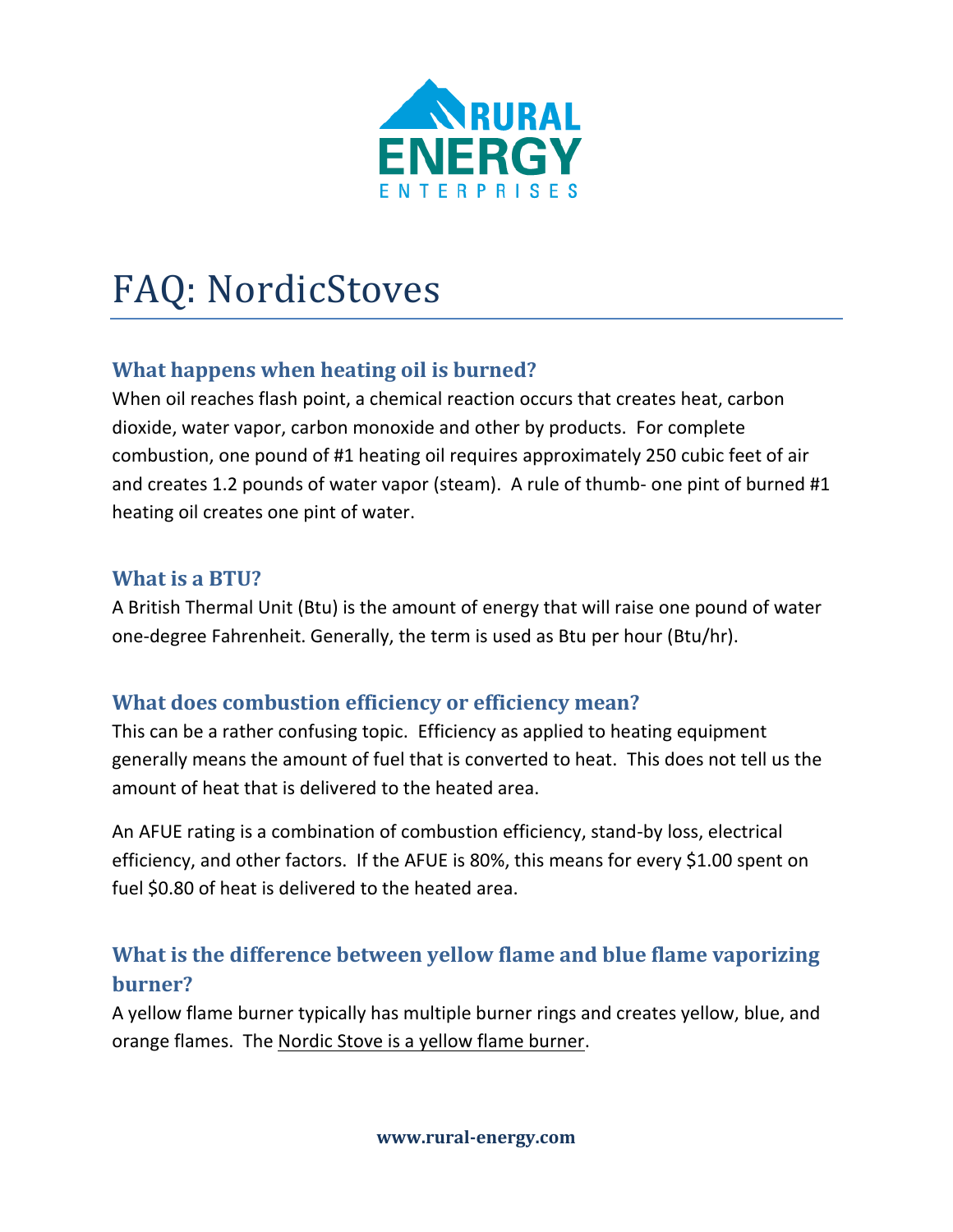A blue flame burner typically has one burner ring and a catalyst. The flame is primarily blue with yellow tips at higher burn levels.

(Note: the old term for a vaporizing burner is a drip pot burner.)

#### **Does the NordicStove require a chimney?**

Yes. The chimney provides two functions. It carries the combustion by products outside and it pulls (vacuum) combustion air into the burner. The chimney should be the same size as the stove connector. A single wall 24-gauge stove pipe (see manual for clearances) can be used to connect stove to an insulated chimney type "A" or higher rating. An insulated chimney must be installed when passing through combustible areas (ceiling, wall, roof, ..). All chimney outside the building must be insulated to provide proper vacuum and prevent the water vapor from becoming liquid water or ice.

#### **How does a chimney work?**

The hot gases in the chimney are lighter than the air around the chimney. These gases rise and create a vacuum or suction. Both the temperature of the combustion gas and height of the chimney determine the amount of vacuum (draft) in the chimney. The vacuum (draft) for the Nordic should be approximately –0.034 on low burn and –0.078 on high. You must provide a method for air to enter the building to replace the air consumed by the stove. The Nordic Stove has a collar located on the bottom that can be connected directly to the outside (see manual).

#### **How does the chimney height affect the performance of a NordicStove?**

Both the chimney height and construction are critical to the Nordic Stove performance. A short chimney will not pull adequate combustion air into the burner creating a smoky sooty burn. A tall chimney will pull too much air into the burner, which cools the burner and causes carbon accumulation. The chimney height for the Nordic should be between 10 and 16 feet. Installing a barometric damper on the chimney approximately 18 inches above the stove can reduce the effects of a tall chimney or wind. (Note: Chimneys less than 10 feet tall can be used in tents or other applications. However, the stove may burn sooty on the lowest setting.)